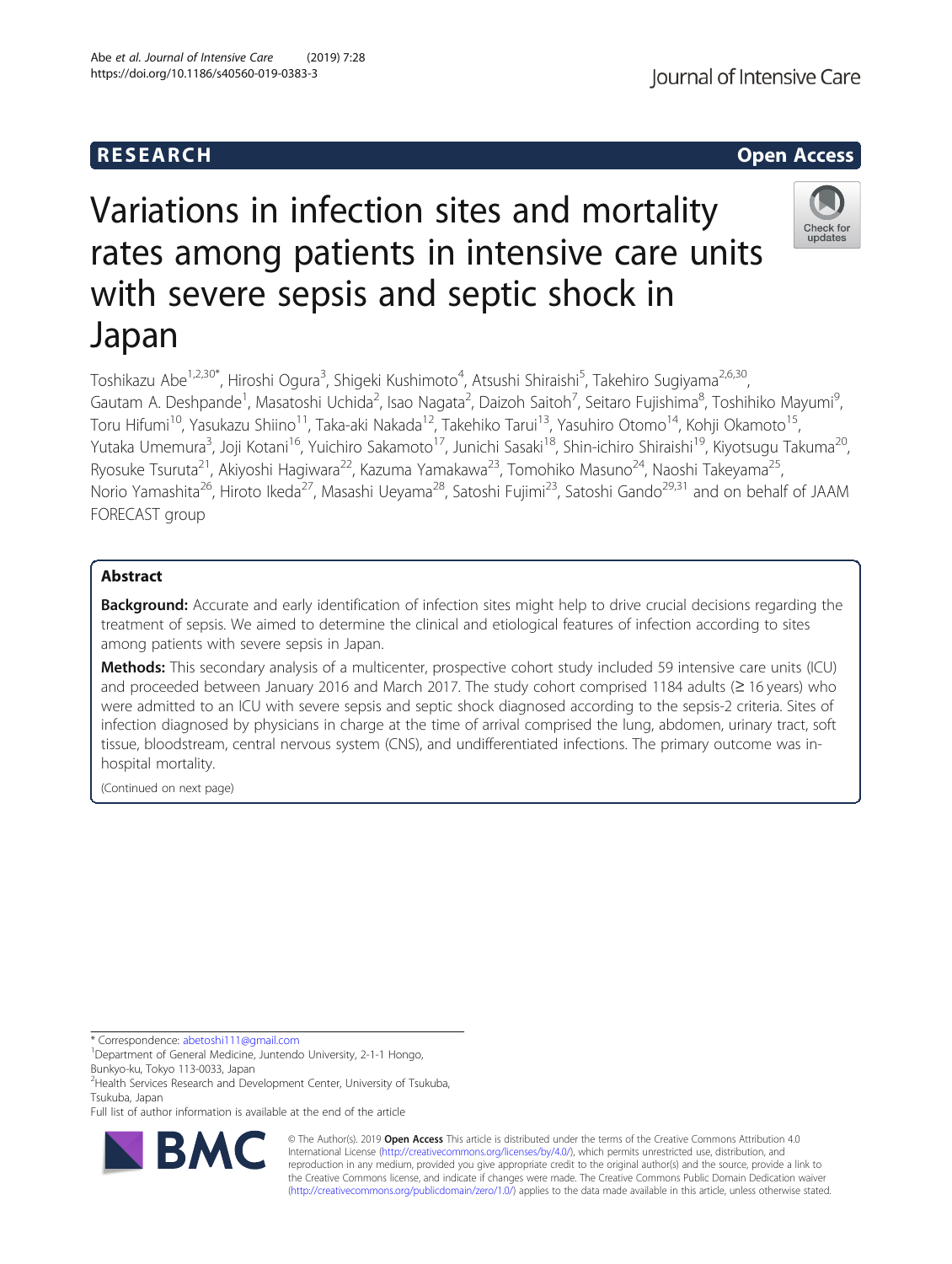#### (Continued from previous page)

Results: The most common sites of infection were the lungs (31.0%), followed by intra-abdominal sites (26.3%), the urinary tract (18.4%), and soft tissue (10.9%). The characteristics of the patients with severe sepsis across seven major suspected infection sites were heterogeneous. Septic shock was more frequent among patients with intra-abdominal (72.2%) and urinary tract (70.2%) infections than other sites. The in-hospital mortality rate due to severe sepsis and septic shock of a pooled sample was 23.4% (range, 11.9% [urinary tract infection] to 47.6% [CNS infection]). After adjusting for clinical background, sepsis severity, and stratification according to the presence or absence of shock, variations in hospital mortality across seven major sites of infection remained essentially unchanged from those for crude in-hospital mortality; adjusted in-hospital mortality rates ranged from 7.7% (95%CI, − 0.3 to 15.8) for urinary tract infection without shock to 58.3% (95%CI, 21.0–95.7) for CNS infection with shock in a generalized estimating equation model. Intra-abdominal and urinary tract infections were statistically associated with less in-hospital mortality than pneumonia. Infections of the CNS were statistically associated with higher in-hospital mortality rates than pneumonia in a logistic regression model, but not in the generalized estimating equation model.

**Conclusions:** In-hospital mortality and clinical features of patients with severe sepsis and septic shock were heterogeneous according to sites of infection.

Keywords: Heterogeneity, Survival, Therapy, Sepsis, Infection

#### Introduction

Sepsis remains a major lethal healthcare problem, with a reported mortality of  $>$  25% [[1\]](#page-8-0). Sepsis differs from straightforward infection in that it is associated with life-threatening organ dysfunction, multiple organ failure, and death due to a dysregulated host response to infection [[2\]](#page-8-0). The pathology of sepsis involves both inflammatory and anti-inflammatory responses [[3,](#page-8-0) [4\]](#page-8-0) and includes a broad spectrum of conditions with various clinical manifestations and patterns of acute organ dysfunction. From a clinical viewpoint, the history and characteristics of patients, infection sites, and comorbidities are remarkably heterogeneous. This, together with confusing nomenclature describing this syndrome and the scarcity of appropriate epidemiological data, has contributed to suboptimal findings from observational studies of sepsis  $[5-7]$  $[5-7]$  $[5-7]$  $[5-7]$ .

Some authors have suggested that understanding clinical differences based on infection sites could aid clinicians to appropriately stratify risk, help guide clinical decisions regarding treatment, and facilitate understanding of variations in host responses  $[8, 9]$  $[8, 9]$  $[8, 9]$  $[8, 9]$ . However, few studies have described differences in clinical characteristics and in-hospital mortality based on infection sites that might be important [\[6,](#page-8-0) [7\]](#page-8-0). Although our previous Focused Outcomes Research in Emergency Care in Acute Respiratory Distress Syndrome, Sepsis, and Trauma (FORE-CAST) study [[10](#page-8-0)] determined management and clinical outcomes among patients with severe sepsis and septic shock in Japan, clinical features according to infection sites have not yet been evaluated. Therefore, the present study aimed to identify the clinical and etiological features and outcomes of severe sepsis based on infection sites to help guide clinical decisions.

#### **Methods**

#### Design, setting, and participants

This is a secondary analysis of a sub-study of patients with severe sepsis in the multicenter prospective cohort FORECAST study of acutely ill patients at 59 ICU in Japan that proceeded between January 2016 and March 2017 [[10](#page-8-0)]. We investigated data from adult patients ( $\geq$ 16 years) diagnosed with severe sepsis based on the 2003 sepsis-2 criteria [[11](#page-8-0)]. Inclusion criteria comprised the new onset of suspected infection based on clinical history, at least two systemic inflammatory response syndrome (SIRS) criteria, and evidence of dysfunction in at least one organ [\[11\]](#page-8-0). Exclusion criteria comprised requiring sustained life support or being in post-cardiopulmonary arrest resuscitation status when sepsis was diagnosed.

#### Data collection

Data were obtained from a database compiled by the FORECAST investigators. The variable of primary interest was the site of infection. Other variables included patient information such as demographics, admission source, comorbidities, activities of daily life (ADL) status, organ dysfunction, infection characteristics, laboratory data, blood culture findings, and antibiotics (no information was available about the amount and duration). Data were inputted by FORECAST investigators throughout the periods that patients remained in hospital. The primary outcome was in-hospital mortality.

#### Data definitions

Septic shock and organ dysfunction were defined according to the sepsis-2 criteria  $[11]$  $[11]$ . Sites of infection were assessed as suspected at initial examination by physicians in charge because the initial diagnosis contributes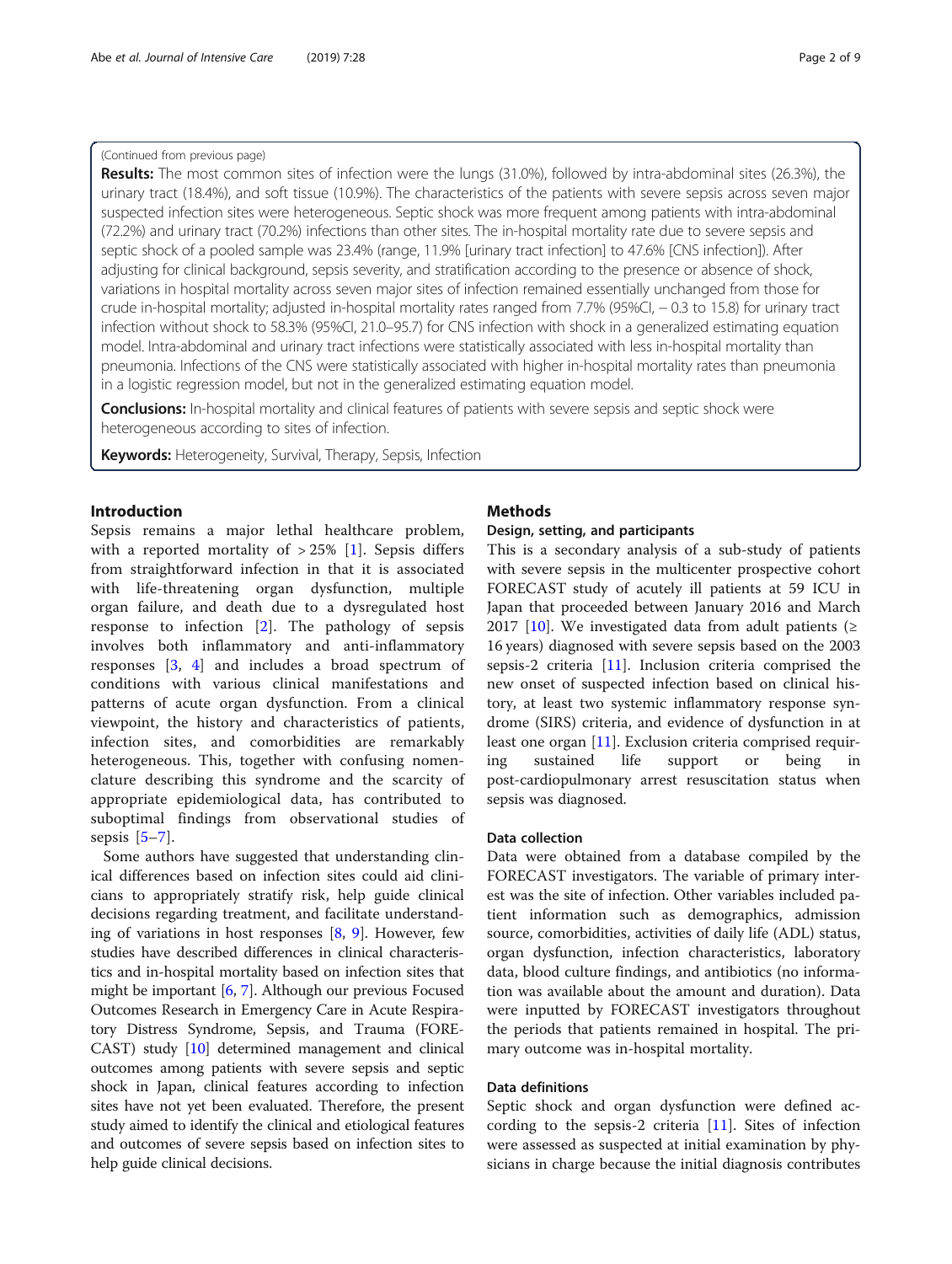to predicting outcome  $[6, 7]$  $[6, 7]$  $[6, 7]$ . Sites of infection in this database initially included the lungs, intra-abdominal sites (the peritoneum, the pancreas, the gall bladder, the bowel, and other sites), urinary tract, soft tissue, wounds, osteo-articular sites, endocardium, and catheter-related, implant device-related, central nervous system (CNS), and undifferentiated infection (Additional file [1](#page-6-0): Table S1). Because several categories contained few patients, we consolidated them into seven major categories comprising the lungs, intra-abdomen, urinary tract, soft tissue (including wounds), and bloodstream-related, CNS, and undifferentiated infection.

#### Analysis

Descriptive statistics included counts (proportions) for categorical variables, and continuous variables are expressed as medians with interquartile ranges (IQR) because many variables were not normally distributed. Data were not adjusted unless specifically stated otherwise. Since few values were missing, assumptions were not made for missing data; these are noted as footnotes to tables.

We compared the baseline characteristics of the patients, demographic data, infection characteristics including results of blood cultures, sepsis severity, organ dysfunction, and mortality outcomes categorized by infection sites. We also described the frequency and choice of initial antibiotics administered. We then stratified crude in-hospital mortality rates by sites of infection and the presence of shock because clinical approaches such as resuscitation differed between patients with and without shock. We adjusted the backgrounds of the patients and sepsis severity considering clustering by ICU using generalized estimating equation (GEE) models with an independent working correlation matrix. Models were adjusted for age, sex, Charlson comorbidity index (CCI), and organ-specific sepsis-related organ failure assessment (SOFA) scores and were selected a priori based on reported findings [[6,](#page-8-0) [7\]](#page-8-0) and clinical importance. We then used marginal standardization [[12\]](#page-8-0) based on probability determined from the GEE model to estimate adjusted in-hospital mortality by the seven major infection sites. To determine the clinical relationship between infection sites and shock, these models were further stratified by the presence or absence of shock. Results are reported as adjusted in-hospital mortality rates with 95% confidence intervals (CI). We assessed each variable for multicollinearity and also compared in-hospital mortality rates among the seven major infection sites using logistic regression as a sensitivity analysis. Models were adjusted for age, sex, BMI, ADL, admission sources, Charlson comorbidity index (CCI), presence of shock, and organspecific SOFA scores, then further stratified by the presence of shock. The lungs served as the reference for all statistical models as they comprised the most frequent sites of infection.

All  $p$  values were two-sided, with  $p < 0.05$  being considered statistically significant. Data were statistically analyzed using SPSS software, version 23.0 (IBM, Armonk, NY, USA) and Stata software, version 14.2 (StataCorp, College Station, TX, USA).

#### Results

#### Patients' characteristics

We analyzed data from 1184 patients with severe sepsis who met the inclusion and exclusion criteria at 59 participating ICU in Japan between January 2016 and March 2017. The median age was 73 (IQR, 64–81) years and 60.7% were male. Most (57.1%) patients with severe sepsis arrived directly from emergency departments (ED), fewer were transferred from other departments or were diagnosed with severe sepsis while in an ICU, and 62.9% of patients were diagnosed with septic shock on arrival. The rate of blood culture positivity upon admission was 54.0%.

Patients were categorized by infection site upon arrival (Table [1](#page-3-0)). The most common site of infection was the lungs (31.0%), followed by the intra-abdomen (26.3%), the urinary tract (18.4%), and soft tissue (10.9%). The characteristics of the patients with severe sepsis were heterogeneous across all seven infection sites. Septic shock was more frequent among patients with intra-abdominal (72.2%) and urinary tract (70.2%) infections. Patients with lung, CNS, and undifferentiated infections had high APA-CHE II scores. Organ-specific SOFA scores were heterogeneous, but total scores were relatively similar. Rates of blood culture positivity were > 80% in bloodstream-related (osteo-articular 81.0%, endocardial 81.3%, catheter-related 90.9%, and implant device-related 87.5%) infections (Additional file [1:](#page-6-0) Table S1). Gram-negative rods were most frequently identified in cultured blood from intra-abdominal and urinary tract sites, whereas Gram-positive cocci were prevalent at other sites of infection (Additional file [2](#page-7-0): Table S2). Fungal infection was rarely found in blood cultures. With respect to organ dysfunction, hypotension and hyperlactatemia were equally prevalent among patients with shock (Additional file [2:](#page-7-0) Table S2). Hyperlactatemia was prevalent (69.6%) among patients with CNS infection, although the rate of shock was relatively low (30.4%). The prevalence of thrombocytopenia was 43.5% and 55.1% in CNS and undifferentiated infections, respectively.

Carbapenem was the most frequent initial antibiotic (55.0%), followed by tazobactam/piperacillin (PIPC/ TAZ) (20.9%) (Table [1](#page-3-0)). Carbapenem was usually administered to patients with intra-abdominal, urinary tract, and soft tissue infections (61.3%, 59.6%, and 63.7%, respectively), whereas bloodstream and CNS infections were usually treated with vancomycin (VCM; 47.8% and 63.6%, respectively) (Additional file [3:](#page-7-0) Table S3). Most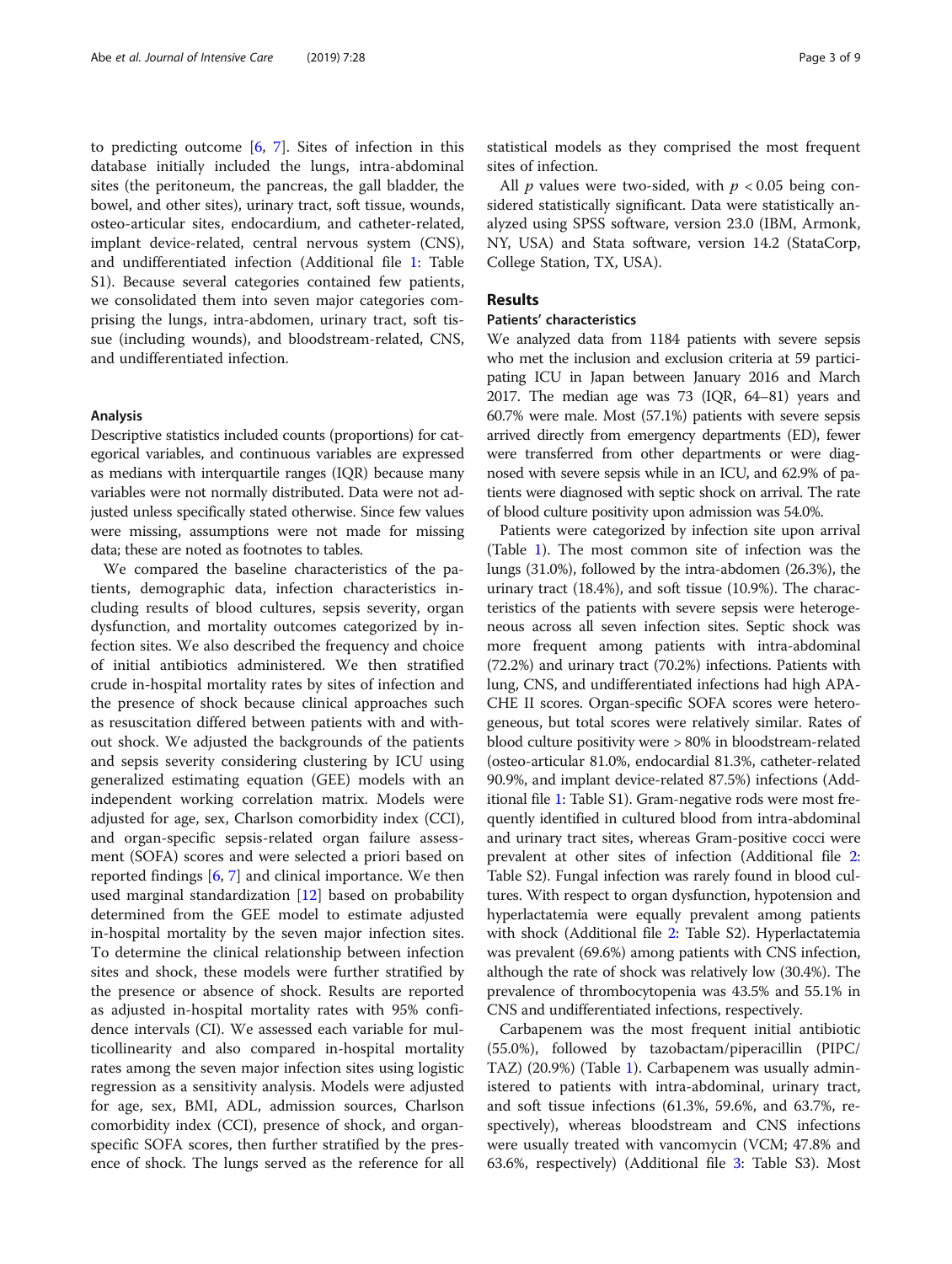<span id="page-3-0"></span>**Table 1** Characteristics of patients with sepsis and major infection sites ( $n = 1184$ )

| Characteristics                          | All<br>1184 | <b>Sites</b>       |                             |                             |                           |                        |                 |                              |
|------------------------------------------|-------------|--------------------|-----------------------------|-----------------------------|---------------------------|------------------------|-----------------|------------------------------|
|                                          |             | Lung<br>367 (31.0) | Intra-abdomen<br>311 (26.3) | Urinary tract<br>218 (18.4) | Soft tissue<br>129 (10.9) | Bloodstream<br>67(5.7) | CNS<br>23 (1.9) | Undifferentiated<br>69 (5.8) |
|                                          |             |                    |                             |                             |                           |                        |                 |                              |
| Male sex                                 | 719 (60.7)  | 263 (71.7)         | 191 (61.4)                  | 94 (43.1)                   | 80 (62.0)                 | 36 (53.7)              | 15(65.2)        | 40 (58.0)                    |
| BMI ( $kg/m2$ )                          | $22(19-25)$ | $22(19-25)$        | $21(19-24)$                 | $22(19-25)$                 | $23(21-26)$               | $22(19-23)$            | $23(21-25)$     | $24(20-25)$                  |
| ADL (Inactive)                           | 288 (24.3)  | 82 (22.3)          | 60 (19.4)                   | 82 (37.6)                   | 29 (22.7)                 | 22 (32.8)              | 1(4.3)          | 12 (17.9)                    |
| Charlson comorbidity index               | $1(0-2)$    | $2(0-3)$           | $1(0-2)$                    | $1(0-2)$                    | $1(0-2)$                  | $1(0-2)$               | $1(1-2)$        | $1(1-3)$                     |
| Admission source                         |             |                    |                             |                             |                           |                        |                 |                              |
| ED                                       | 676 (57.2)  | 226 (61.6)         | 158(51.1)                   | 147(67.4)                   | 67 (51.9)                 | 32 (47.8)              | 12(52.2)        | 34 (49.3)                    |
| Non-ED<br>(transfer or other department) | 457 (38.7)  | 131 (35.7)         | 134 (43.4)                  | 68 (31.2)                   | 55 (42.6)                 | 31 (46.3)              | 7(30.4)         | 31 (44.9)                    |
| ICU                                      | 49 (4.1)    | 10(2.7)            | 17(5.5)                     | 3(1.4)                      | 7(5.4)                    | 6(6.0)                 | 4(17.4)         | 4(5.8)                       |
| Septic Shock                             | 745 (62.9)  | 197 (53.7)         | 226 (72.2)                  | 153 (70.2)                  | 75 (58.1)                 | 41 (61.2)              | 7(30.4)         | 46 (66.7)                    |
| Positive blood culture                   | 636 (54.0)  | 133 (36.4)         | 154 (49.8)                  | 160(73.7)                   | 75 (58.1)                 | 57 (85.1)              | 16(72.7)        | 41(60.3)                     |
| APACHE II score                          | $23(17-29)$ | $25(18-31)$        | $21(16-28)$                 | $22(17-27)$                 | $22(15-28)$               | $21(17-30)$            | $27(20-33)$     | $26(18-34)$                  |
| SOFA score                               |             |                    |                             |                             |                           |                        |                 |                              |
| All                                      | $9(6-11)$   | $9(5-12)$          | $9(6-11)$                   | $9(6-11)$                   | $8(5-11)$                 | $8(6-11)$              | $9(7-11)$       | $10(7-13)$                   |
| Respiratory                              | $2(1-2)$    | $2(2-3)$           | $2(1-2)$                    | $2(1-2)$                    | $2(1-2)$                  | $1(0.3-2)$             | $1(1-2)$        | $2(1-2)$                     |
| Cardiovascular                           | $3(0-4)$    | $2(0-4)$           | $3(1-4)$                    | $3(0-4)$                    | $3(0-4)$                  | $2.5(0-4)$             | $0(0-4)$        | $0(0-3)$                     |
| Hepatic                                  | $0(0-1)$    | $0(0-1)$           | $0(0-2)$                    | $0(0-2)$                    | $0(0-1)$                  | $0(0-1.8)$             | $0(0-1)$        | $0(0-2)$                     |
| Coagulation                              | $1(0-2)$    | $0(0-1)$           | $1(0-1)$                    | $1(0-2)$                    | $1(0-2)$                  | $1(0-2)$               | $1(0-2)$        | $2(0-3)$                     |
| Renal                                    | $1(0-3)$    | $1(0-3)$           | $1(0-3)$                    | $2(1-3)$                    | $2(0-3)$                  | $2(0-3)$               | $1(1-2)$        | $2(0.3-3.8)$                 |
| Neurological                             | $1(0-3)$    | $1.5(0-3)$         | $1(0-2)$                    | $1(0-3)$                    | $1(0-2)$                  | $1(0-2)$               | $3(2-3)$        | $1(0-3)$                     |
| Broad spectrum antibiotics               |             |                    |                             |                             |                           |                        |                 |                              |
| Carbapenem                               | 627 (55.0)  | 159 (45.0)         | 182 (61.3)                  | 127 (59.6)                  | 79 (63.7)                 | 30 (44.8)              | 10(45.5)        | 40(62.5)                     |
| PIPC/TAZ                                 | 238 (20.9)  | 85 (24.1)          | 59 (19.9)                   | 52 (24.4)                   | 20(16.1)                  | 16 (23.9)              | 0(0)            | 6(9)                         |

Reported counts (proportions) of categorical and medians (interquartile range) for continuous variables. Missing data: BMI,  $n$  = 26; admission source,  $n$  = 2; APACHE II score,  $n = 16$ ; SOFA score,  $n = 183$ 

ADL activities of daily living, APACHE acute physiology and chronic health evaluation, BMI body mass index, ED emergency department, SIRS systemic inflammatory response syndrome, SOFA sepsis-related organ failure assessment

(63.2%) patients received antibiotic monotherapy, particularly those with intra-abdominal (79.8%) or urinary tract (77.5%) infections, whereas those with soft tissue, bloodstream, and CNS infections more frequently received combined antibiotics (66.9%, 62.7%, and 72.7%, respectively).

#### **Outcomes**

Mortality follow-up data were available for 97.0% of patients during their hospitalization. The overall in-hospital mortality rate was 23.4%. Regardless of shock status, crude in-hospital mortality ranged from 11.9 to 47.6% (urinary tract infection and CNS infection, respectively) across all sites of infection (Fig. [1](#page-4-0); Additional file [1:](#page-6-0) Table S1). After stratification by the presence or absence of shock, crude in-mortality values ranged from 9.2% (urinary tract infection without shock) to 57.1% (CNS infection with shock)

(Fig. [1\)](#page-4-0). After adjusting for clinical background and sepsis severity, variations in hospital mortality across the seven major sites of infection remained essentially unchanged from those for crude in-hospital mortality; adjusted in-hospital mortality ranged from 7.7% (95%CI, − 0.3 to 15.8) for urinary tract infection without shock to 58.3% (95%CI, 21.0–95.7) for CNS infection with shock in a generalized estimating equation model (Fig. [1](#page-4-0)). Adjusted mortalities and its 95% confidence interval calculated by the generalized estimating equation model are demonstrated; those for pneumonia were 28.8% (95%CI, 21.4–36.2) in all, 33.9% (95%CI, 25.1–42.6) with shock, and 19.6% (95%CI, 11.4–27.8) without shock; those for CNS infection were 48.7% (95%CI, 25.7–71.7) in all, 58.3% (95%CI, 21.0–95.7) with shock, and 32.7% (95%CI, 5.8–59.7) without shock; and those for undifferentiated infection were 32.4%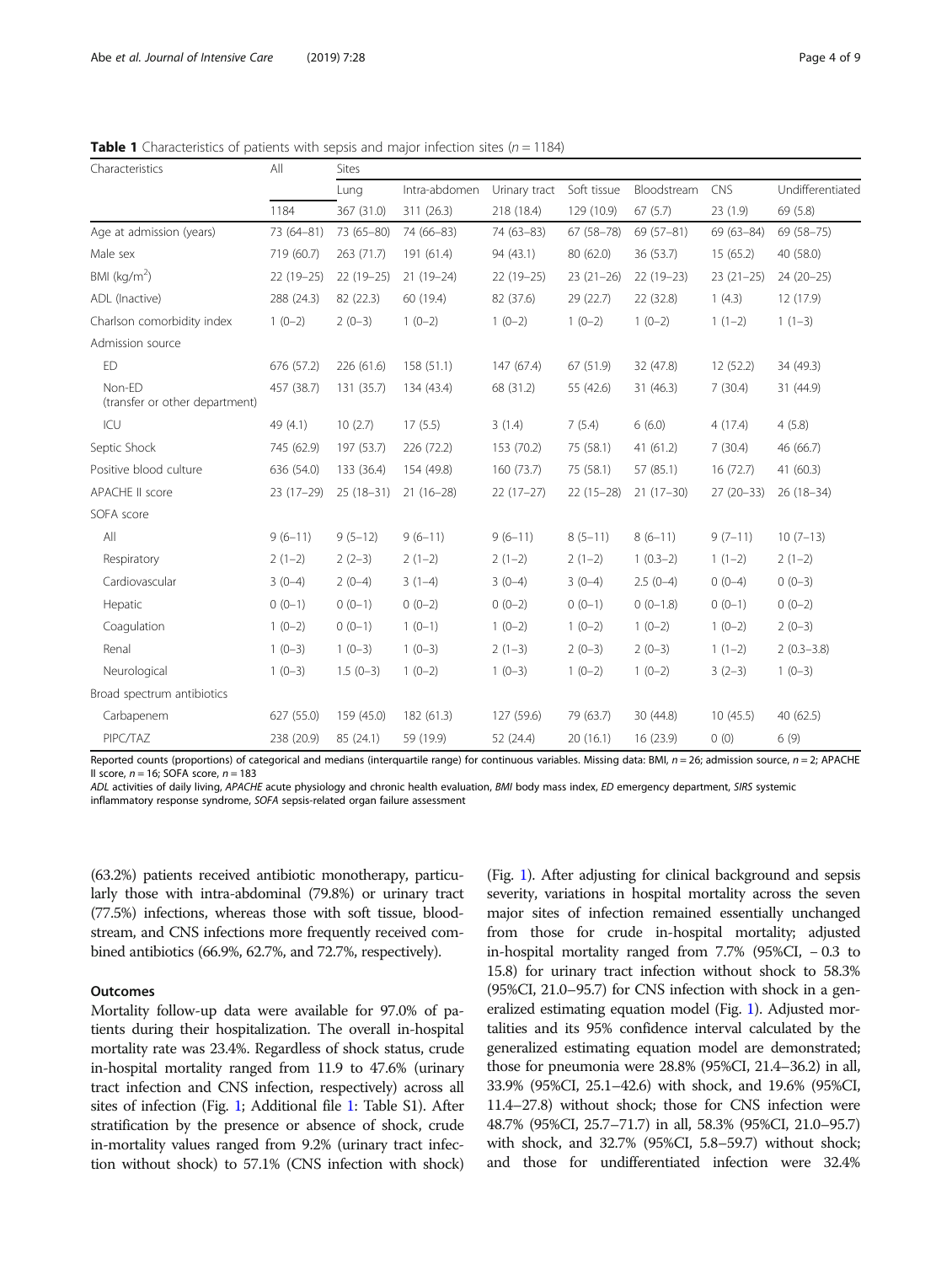<span id="page-4-0"></span>

(95%CI, 23.5–41.4) in all, 43.1% (95%CI, 29.6–56.6) with shock, and 14.1% (95%CI, 1.2–27.1) without shock. Intra-abdominal infections were statistically associated with lower in-hospital mortality rates than pneumonia in the logistic regression model ( $P = 0.03$ ) but not in the GEE model  $(P = 0.10)$ . Urinary tract infections were statistically associated with lower in-hospital mortality rates than pneumonia in the logistic model and in the GEE model  $(P < 0.01)$ . Infections of the CNS were statistically associated with higher in-hospital mortality rates than pneumonia in the logistic regression model  $(P = 0.04)$ , but not in the GEE model ( $P = 0.07$ ). Multicollinearity was not observed in the GEE model and the logistic regression model; all variance inflation factors were less than 3. After stratification by shock, variations in in-hospital mortality according to sites of infection persisted in patients with septic shock but not in those with non-septic shock (Figs. 1 and [2](#page-5-0)).

# **Discussion**

#### Brief summary

The multicenter, prospective FORECAST cohort study of patients with severe sepsis at 59 ICU in Japan confirmed that severe sepsis is a heterogeneous clinical syndrome that is associated with a poor prognosis. More importantly, highly variable in-hospital mortality was associated with infection sites, especially among patients with shock.

#### Heterogeneity of severe sepsis

The variation in severe sepsis was associated with infection sites and shock. After adjustment for initial characteristics and severity, intra-abdominal or urinary tract infections were associated with lower mortality rates than other sites of infection, but such patients were more likely to have shock. Our results were relatively consistent with these findings [\[6,](#page-8-0) [7](#page-8-0)], which was reasonable because patients with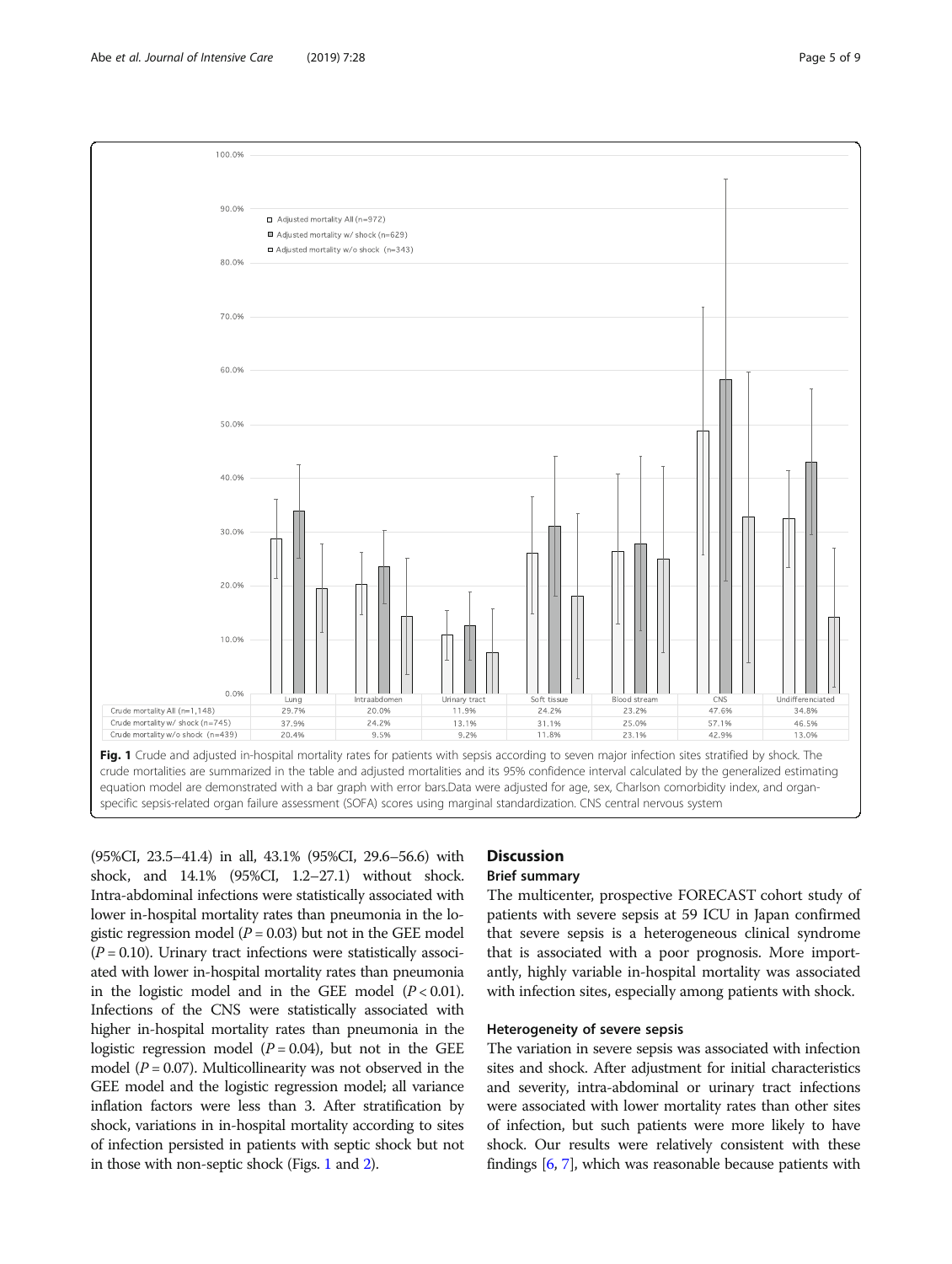<span id="page-5-0"></span>

intra-abdominal or urinary tract infections often had stone pyelonephritis, cholangitis, or cholecystitis, namely, sourcecontrollable infections [[9\]](#page-8-0). On the other hand, mortality associated with intra-abdominal infection varied, which might be due to the wide heterogeneity of intra-abdominal infections such as peritonitis, pancreatitis, cholangitis, and ischemic bowel infections [\[6\]](#page-8-0). Mortality rates were the highest among patients with CNS infection and septic shock, but the statistical significance was not clear. Only 23 of 1184 patients with CNS infection were admitted to an ICU, and they were less likely to have shock  $(n = 7 \text{ of } 23)$ . This might have been underpowered due to the small patient cohort. Otherwise, selection bias might have been involved. Bloodstream and undifferentiated infections might have been also involved in the same discussion as CNS infection. Moreover, the GEE model was used as the main analysis instead of the logistic regression model because the prevalence of site of infection in sepsis and patient's severity was considered to be clustered by facility, that is, the ordinal logistic regression model could be too efficient, whereas the point estimate from the logistic regression was consistent with that from the GEE model with an independent working correlation matrix. The present results which showed intra-abdominal and CNS infections showed contradictory results about a significance between the GEE model and the logistic regression model. It implied that the severity of intra-abdominal and CNS infections in each ICU was various. Otherwise, it could have needed more samples to show a significance. Previous studies have not found an association between positive blood cultures and mortality outcomes but have associated prognosis more closely with the severity of sepsis rather than the severity of underlying infection [\[13,](#page-8-0) [14\]](#page-8-0). More patients in the present study with infections of the urinary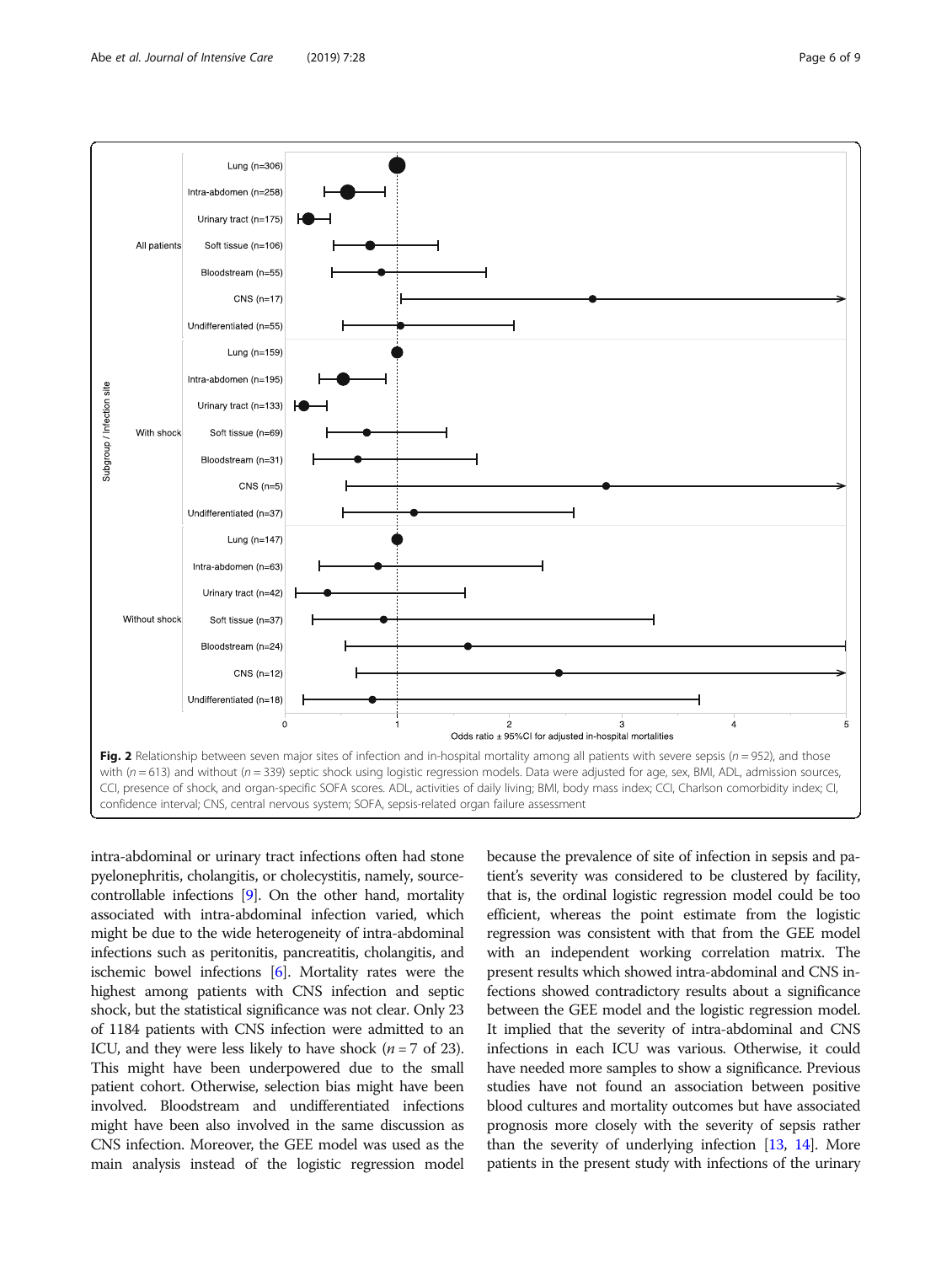<span id="page-6-0"></span>tract (major infection site) also had bacteremia, but the mortality rate was lower than that for other infections. Prognosis might have been associated with the distribution of infection sites in patients with bacteremia in each study.

Septic shock in 63% of the patients in the present study was associated with 28% in-hospital mortality, which was lower than previously published rates [\[6](#page-8-0)]. A systematic review identified a crude mortality rate associated with septic shock of 47% [[15\]](#page-8-0). The present study found at least 40% mortality when septic shock was associated with the lungs, CNS, and undifferentiated infections. Although mortality rates are high among patients with septic shock, our findings emphasized the potential contribution of infection sites to mortality. The particular distribution of infection sites and shock might have contributed to the mortality rates in the present study. The contributing influence of infection sites among patients without shock was not clear. Point estimates of odds ratios according to sites of infection were similar despite the presence of shock in most patients, suggesting that the effect of the infection site on mortality was independent of shock. The number of patients without shock may have been insufficient to discern a statistical difference in mortality rates between those with and without shock. Otherwise, mortality rates might not differ according to infection sites among patients without shock. Validation studies with a larger sample size are needed to confirm our findings.

#### Possible explanations and implications

We found wide clinical heterogeneity regarding infection sites in patients with severe sepsis and septic shock. This highlights the importance of early and accurate diagnosis of infection sites, with the ability to diagnose warranting equivalent consideration of the skill required to select optimal treatment strategies [\[8](#page-8-0)]. By analogy, our findings suggested that because sepsis is not a monolithic disease, the approach should perhaps follow strategies more commonly found in oncology [\[16](#page-8-0)]. For example, cancer is uniform in the sense of dysregulated cell growth with distant invasion potential [[17\]](#page-8-0), but cancer treatment is now increasingly based on targeted cell receptors and is rapidly moving away from a chemotherapy-for-all paradigm [[8\]](#page-8-0). The present findings imply that increased focus on specific organ-system presentation, namely, "sepsis at the infection source," with appropriate subsequent risk stratification and diagnosis could be a reasonable strategy. Our results might contribute to similar profiling of infection sites, which we believe will be an important frontier of future sepsis research [[8\]](#page-8-0). Moreover, differences of outcome according to the source infection are important to be considered in future randomized control trials in sepsis and septic shock.

#### Limitations

Several limitations of this study warrant discussion. First, the observational design of the study caused difficulties distinguishing causative from correlational relationships. Causal influence requires statistical evaluation, but clinical implications should also be considered. Second, we based our profile classification on suspected sites of infection at the time of admission, rather than on definitive sites of infection. Some patients might have been misdiagnosed, and our results suggest that the consequences of this impact patient outcomes. However, most infection sites were clarified from culture findings (Additional file [2:](#page-7-0) Table S2). Third, we consolidated 11 initial sites of infection into seven. This might have generated some bias but avoided overcomplexity. Fourth, we enrolled fewer patients than expected during consecutive sampling. The reasons for this were as follows. The prevalence of sepsis is relatively lower in tertiary care centers in Japan  $\left( < 5\% \right)$  in the 2010–2011 sepsis registry [\[18\]](#page-8-0)). Some institutions became involved in the FORECAST study well after it began. Other institutions may have obtained convenience samples even though we had planned consecutive enrolment in the FORECAST study. Fifth, although our data were derived from a large database compiled from 59 ICU, all patients were diagnosed and treated in Japan. Therefore, epidemiological patterns of infection sites and microorganisms might be localized. We studied only patients who were admitted to ICU. Sixth, patients with CNS or soft tissue infections were more likely to be admitted to wards instead of ICU because they were less likely to have shock. Seventh, SSCG 2016 has provided updated definitions and clinical criteria for sepsis (sepsis-3) [[2,](#page-8-0) [15](#page-8-0), [19\]](#page-8-0). Nonetheless, application to the clinical settings would not be difficult due to the large overlap in sepsis-3 and sepsis-2 definitions. Finally, we do not have information about the amount of time that elapsed between the initiation of sepsis and ICU admission, and this might have been associated with outcomes. We also do not have information about source control. However, we believe that all the patients received appropriate source control because all participating institutions are nationally certified emergency centers.

#### Conclusions

We found that in-hospital mortality and the clinical features of patients with severe sepsis and septic shock were heterogeneous according to sites of infection.

#### Additional files

[Additional file 1:](https://doi.org/10.1186/s40560-019-0383-3) Table S1. Characteristics and in-hospital mortality of patients with severe sepsis according to 11 sites of infection ( $n = 1184$ ). Features and in-hospital mortality of patients with severe sepsis according to 11 infection sites. (DOCX 27 kb)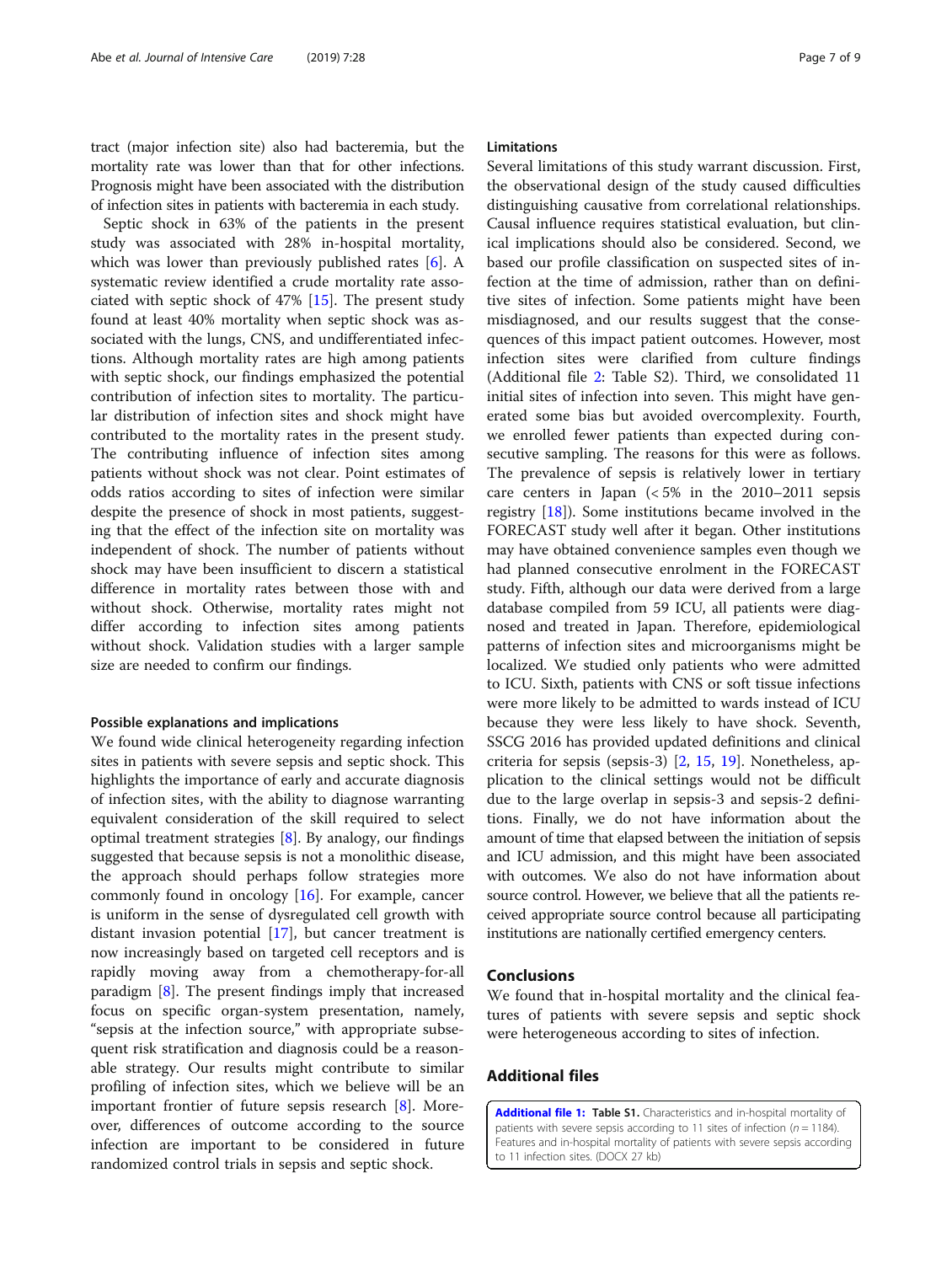<span id="page-7-0"></span>[Additional file 2:](https://doi.org/10.1186/s40560-019-0383-3) Table S2. Characteristics of patients with sepsis according to seven major infection sites ( $n = 1184$ ). Additional features of patients with sepsis according to seven major sites of infection. (DOCX 29 kb)

[Additional file 3:](https://doi.org/10.1186/s40560-019-0383-3) Table S3. Initial antibiotic treatment administered to patients with severe sepsis ( $n = 1140$ ). (DOCX 28 kb)

#### Abbreviations

ADL: Activities of daily living; APACHE II: Acute physiology and chronic health evaluation II; BMI: Body mass index; CCI: Charlson comorbidity index; CI: Confidence interval; CNS: Central nervous system; ED: Emergency department; FORECAST: Focused Outcomes Research in Emergency Care in Acute Respiratory Distress Syndrome, Sepsis and Trauma; GEE: Generalized estimating equation; ICU: Intensive care unit(s); IQR: Interquartile range; PIPC/ TAZ: Piperacillin/tazobactam; SIRS: Systemic inflammatory response syndrome; SOFA: Sepsis-related organ failure assessment; SSCG: Surviving Sepsis Campaign Guidelines; VCM: Vancomycin

#### Acknowledgements

We are grateful to Yohei Hirano, MD, PhD; Kazutoshi Hirabayashi, MD, PhD; and Yuki Uehara, MD, PhD, for critical advice. We also thank Professor Toshiaki Iba, MD, PhD, for valuable advice and the JAAM FORECAST group for contributing to this study. We would like to thank FORTE ([https://www.](https://www.forte-science.co.jp) [forte-science.co.jp](https://www.forte-science.co.jp)) for the final English language editing.

### JAAM FORECAST group

Osamu Tasaki<sup>1</sup>, Yasumitsu Mizobata<sup>2</sup>, Hiraku Funakoshi<sup>3</sup>, Toshiro Okuyama<sup>4</sup> , lwao Yamashita<sup>5</sup>, Toshio Kanai<sup>6</sup>, Yasuo Yamada<sup>7</sup>, Mayuki Aibiki<sup>8</sup>, Keiji Sato<sup>9</sup> , Susumu Yamashita<sup>10,11</sup>, Kenichi Yoshida<sup>12</sup>, Shunji Kasaoka<sup>13</sup>, Akihide Kon<sup>14</sup> Hiroshi Rinka<sup>15</sup>, Hiroshi Kato<sup>16</sup>, Hiroshi Okudera<sup>17</sup>, Eichi Narimatsu<sup>18</sup>, Toshifumi Fujiwara<sup>19</sup>, Manabu Sugita<sup>20</sup>, Yasuo Shichinohe<sup>21</sup>, Hajime Nakae<sup>22</sup>, Ryouji Iiduka<sup>23</sup>, Mitsunobu Nakamura<sup>24</sup>, Yuji Murata<sup>25</sup>, Yoshitake Sato<sup>26</sup>, Hiroyasu Ishikura<sup>27</sup>, Yasuhiro Myojo<sup>28</sup>, Yasuyuki Tsujita<sup>29</sup>, Kosaku Kinoshita<sup>30</sup>, Hiroyuki Yamaguchi<sup>31</sup>, Toshihiro Sakurai<sup>32</sup>, Satoru Miyatake<sup>33</sup>, Takao Saotome<sup>34</sup>, Susumu Yasuda<sup>35</sup>, Yasuaki Mizushima<sup>36</sup>

- 1. Nagasaki University Hospital
- 2. Osaka City University Hospital
- 3. Tokyo Bay Urayasu Ichikawa Medical Center
- 4. Aso Iizuka Hospital
- 5. Tomei Atsugi Hospital
- 6. Hiratsuka City Hospital
- 7. National Hospital Organization Sendai Medical Center
- 8. Ehime University Hospital
- 9. Okayama University Hospital
- 10. Tokuyama Central Hospital
- 11. Fukuyama City Hospital
- 12. JA Hiroshima General Hospital
- 13. Kumamoto University Hospital
- 14. Hachinohe City Hospital
- 15. Osaka City General Hospital
- 16. National Hospital Organization Disaster Medical Center
- 17. University of Toyama
- 18. Sapporo Medical University
- 19. Okayama Saiseikai General Hospital
- 20. Juntendo University Nerima Hospital
- 21. National Hospital Organization Hokkaido Medical Center
- 22. Akita University Hospital
- 23. Japanese Red Cross Society Kyoto Daini Hospital
- 24. Maebashi Red Cross Hospital
- 25. Sendai City Hospital
- 26. Subaru Health Insurance Society Ota Memorial Hospital
- 27. Fukuoka University Hospital
- 28. Ishikawa Prefectural Central Hospital
- 29. Shiga University of Medical Science
- 30. Nihon University School of Medicine
- 31. Seirei Yokohama General Hospital
- 32. National Hospital Organization Kumamoto Medical Center
- 33. Saiseikai Utsunomiya Hospital
- 34. National Hospital Organization Higashi-Ohmi General Medical Center
- 35. National Hospital Organization Mito Medical Center
- 36. Rinku General Medical Center

#### Funding

This study was supported by the Japanese Association for Acute Medicine (2014-01).

#### Availability of data and materials

The datasets during and/or analyzed during the current study are available from the corresponding author on reasonable request.

#### Authors' contributions

TA contributed to data acquisition and interpretation and study concept and design and drafted and revised the manuscript for important intellectual content. GD interpreted the data and revised the manuscript for important intellectual content. TS conceived and designed this study, interpreted the data, and revised the manuscript for important intellectual content. MU interpreted the data and revised the manuscript for important intellectual content. IN interpreted the data and revised the manuscript for important intellectual content. AS contributed to data acquisition, adjustment, and interpretation and revised the manuscript for important intellectual content. HO, SK, SG, DS, SF, and TM contributed to data acquisition and interpretation and study concept and design and revised the manuscript for important intellectual content. All authors contributed to the data acquisition and reviewed, discussed, and approved the final version of the manuscript for submission.

#### Ethics approval and consent to participate

The ethics committees at all institutions that participated in the Japanese Association for Acute Medicine (JAAM) study group reviewed and approved the study protocol. These committees waived the need for written informed consent from the study participants, given the retrospective and anonymized nature of the study. Institutional Review Board approval (No. 014–0306) was granted by Hokkaido University, the lead institution for FORECAST. All methods were implemented in accordance with relevant guidelines and regulations.

#### Consent for publication

Not applicable

#### Competing interests

The authors declare that they have no competing interests.

#### Publisher's Note

Springer Nature remains neutral with regard to jurisdictional claims in published maps and institutional affiliations.

#### Author details

<sup>1</sup>Department of General Medicine, Juntendo University, 2-1-1 Hongo Bunkyo-ku, Tokyo 113-0033, Japan. <sup>2</sup> Health Services Research and Development Center, University of Tsukuba, Tsukuba, Japan. <sup>3</sup>Department of Traumatology and Acute Critical Medicine, Osaka University Graduate School of Medicine, Suita, Japan. <sup>4</sup>Division of Emergency and Critical Care Medicine Tohoku University Graduate School of Medicine, Sendai, Japan. <sup>5</sup>Emergency and Trauma Center, Kameda Medical Center, Kamogawa, Japan. <sup>6</sup>Diabetes and Metabolism Information Center, Research Institute, National Center for Global Health and Medicine, Tokyo, Japan. <sup>7</sup>Division of Traumatology Research Institute, National Defense Medical College, Tokorozawa, Japan. 8 Center for General Medicine Education, Keio University School of Medicine, Tokyo, Japan. <sup>9</sup>Department of Emergency Medicine, School of Medicine University of Occupational and Environmental Health, Kitakyushu, Japan. <sup>10</sup>Department of Emergency and Critical Care Medicine, St. Luke's International Hospital, Tokyo, Japan. <sup>11</sup> Department of Acute Medicine, Kawasaki Medical School, Kurashiki, Japan. <sup>12</sup>Department of Emergency and Critical Care Medicine, Chiba University Graduate School of Medicine, Chiba, Japan. <sup>13</sup>Department of Trauma and Critical Care Medicine, Kyorin University School of Medicine, Mitaka, Japan. <sup>14</sup>Trauma and Acute Critical Care Center, Medical Hospital, Tokyo Medical and Dental University, Tokyo, Japan. <sup>15</sup>Department of Surgery, Center for Gastroenterology and Liver Disease Kitakyushu City Yahata Hospital, Kitakyushu, Japan. <sup>16</sup>Department of Disaster and Emergency Medicine, Kobe University Graduate School of Medicine, Kobe, Japan. <sup>17</sup>Emergency and Critical Care Medicine, Saga University Hospital, Saga, Japan. 18Department of Emergency and Critical Care Medicine, Keio University School of Medicine, Tokyo, Japan. <sup>19</sup>Department of Emergency and Critical Care Medicine, Aizu Chuo Hospital, Aizuwakamatsu,